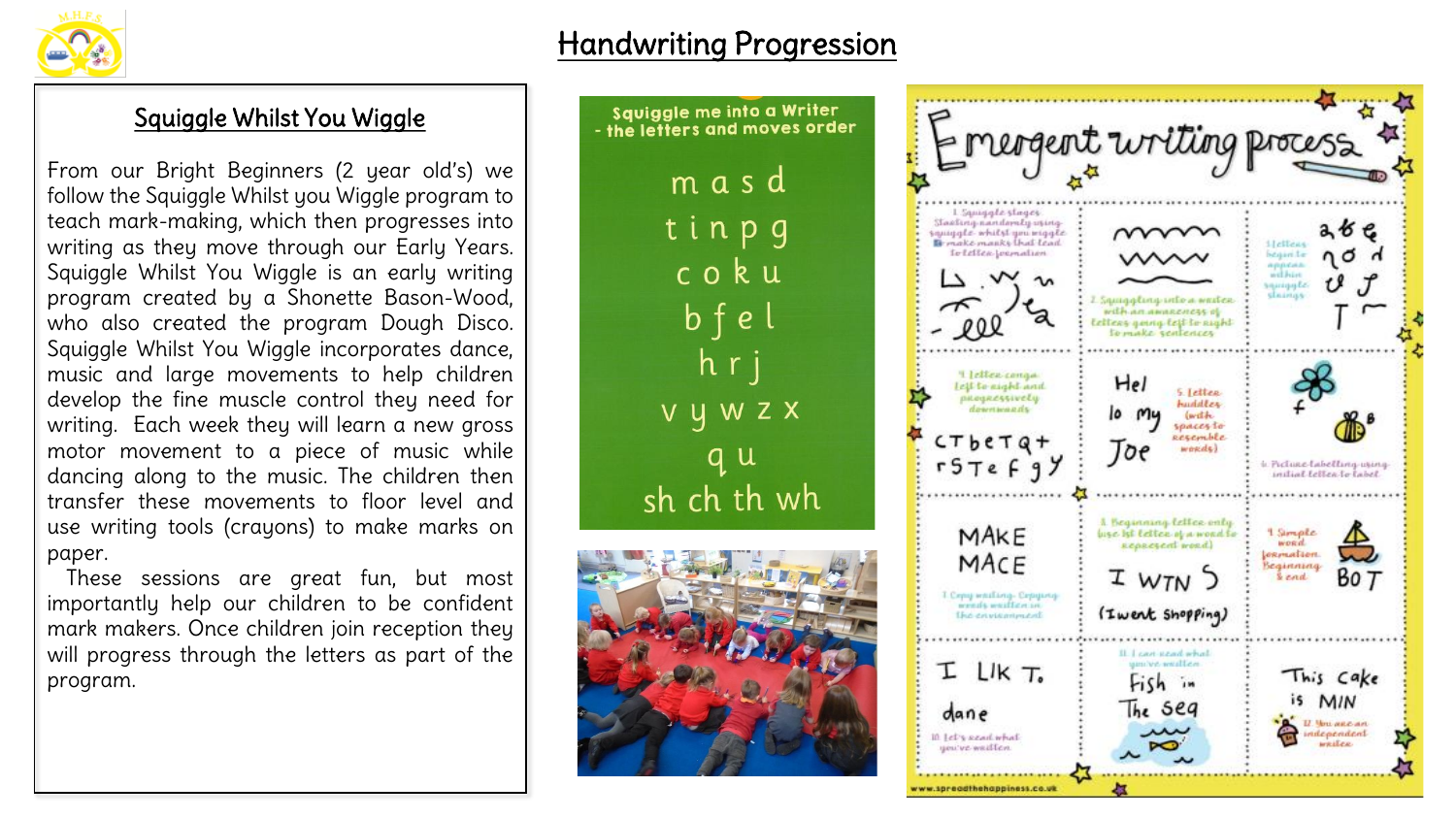## Handwriting Progression

|                                              | <b>Early Years Foundation Stage</b>                                                                                                                                                                                                                                                                                                                                                                                                                                                                                                                                                                                                                                                                                                                                                                                                                                                                                                                                                                                                                                                                                                                                                                                   | Year1                                                                                                                                                                                                                                                                                                                                                                                                                                      | Year 2                                                                                                                                                                                                                                                                                                                                                                                                                                                                                                                                   | Year <sub>3</sub>                                                                                                                                                                | Year 4                                                                                                                                                                                                                                                                                                        |
|----------------------------------------------|-----------------------------------------------------------------------------------------------------------------------------------------------------------------------------------------------------------------------------------------------------------------------------------------------------------------------------------------------------------------------------------------------------------------------------------------------------------------------------------------------------------------------------------------------------------------------------------------------------------------------------------------------------------------------------------------------------------------------------------------------------------------------------------------------------------------------------------------------------------------------------------------------------------------------------------------------------------------------------------------------------------------------------------------------------------------------------------------------------------------------------------------------------------------------------------------------------------------------|--------------------------------------------------------------------------------------------------------------------------------------------------------------------------------------------------------------------------------------------------------------------------------------------------------------------------------------------------------------------------------------------------------------------------------------------|------------------------------------------------------------------------------------------------------------------------------------------------------------------------------------------------------------------------------------------------------------------------------------------------------------------------------------------------------------------------------------------------------------------------------------------------------------------------------------------------------------------------------------------|----------------------------------------------------------------------------------------------------------------------------------------------------------------------------------|---------------------------------------------------------------------------------------------------------------------------------------------------------------------------------------------------------------------------------------------------------------------------------------------------------------|
|                                              | <b>Three and Four-Year-Olds</b><br>Reception<br><b>Early Learning Goals</b>                                                                                                                                                                                                                                                                                                                                                                                                                                                                                                                                                                                                                                                                                                                                                                                                                                                                                                                                                                                                                                                                                                                                           |                                                                                                                                                                                                                                                                                                                                                                                                                                            |                                                                                                                                                                                                                                                                                                                                                                                                                                                                                                                                          |                                                                                                                                                                                  |                                                                                                                                                                                                                                                                                                               |
| Letter Formation,<br>Placement & Positioning | .Use large-muscle movements to wave flags and<br>streamers, paint and make marks.<br>.Use one-handed tools and equipment, for example,<br>making snips in paper with scissors.<br>.Use a comfortable grip with good control when holding<br>pens and pencils<br>·Shows a preference for a dominant hand.<br>.Use some of their print and letter knowledge in their<br>early writing. For example: writing a pretend shopping list<br>that starts at the top of the page; write 'm' for mummy.<br>·Write some letters accurately.<br>.Develop their small motor skills so that they can use a<br>range of tools competently, safely and confidently.<br>Suggested tools: pencils for drawing and writing,<br>paintbrushes, scissors, knives, forks and spoons.<br>.Use their core muscle strength to achieve a good<br>posture when sitting at a table or sitting on the floor.<br>.Develop the foundations of a handwriting style which is<br>fast, accurate and efficient.<br>.Form lower case and capital letters correctly.<br>. Hold a pencil effectively in preparation for fluent writing<br>- using the tripod grip in almost all cases.<br>Write recognisable letters, most of which are correctly<br>formed. | .To write lower case and<br>capital letters in the correct<br>direction, starting and<br>finishing in the right place<br>with a good level of<br>consistency.<br>. To sit correctly at a table,<br>holding a pencil comfortably<br>and correctly.<br>.To form the digits 0-9.<br>. To understand which letters<br>belong to which handwriting<br>'families' (i.e. letters that are<br>formed<br>in similar ways) and to<br>practise these. | . To write capital letters and To use a neat, joined<br>digits of the correct size,<br>orientation, and<br>relationship to one another speed.<br>and to lower case letters.<br>. To form lower case letters<br>of the correct size, relative<br>to one another.<br>. To use spacing between<br>words that reflects the size<br>of the letters.<br>-Start using some of the<br>diagonal and horizontal<br>strokes needed to join<br>letters and understand<br>which letters, when<br>adjacent to one another,<br>are best left un -joined | handwriting style with<br>increasing accuracy and                                                                                                                                | -Increase the legibility,<br>consistency and quality of<br>their handwriting, [for<br>example, by ensuring that<br>the downstrokes of letters<br>are parallel and<br>equidistant, and that lines<br>of writing are spaced<br>sufficiently so that the<br>ascenders and descenders<br>of letters do not touch] |
| <b>Joining Letters</b>                       |                                                                                                                                                                                                                                                                                                                                                                                                                                                                                                                                                                                                                                                                                                                                                                                                                                                                                                                                                                                                                                                                                                                                                                                                                       |                                                                                                                                                                                                                                                                                                                                                                                                                                            | . To begin to use the<br>diagonal and horizontal<br>strokes needed to join<br>letters.                                                                                                                                                                                                                                                                                                                                                                                                                                                   | -Use the diagonal and<br>horizontal strokes that are<br>needed to join letters and<br>understand which letters,<br>when adjacent to one<br>another, are best left un-<br>joined. | To confidently use diagonal<br>and horizontal joining<br>strokes throughout their<br>independent writing to<br>increase fluency.                                                                                                                                                                              |